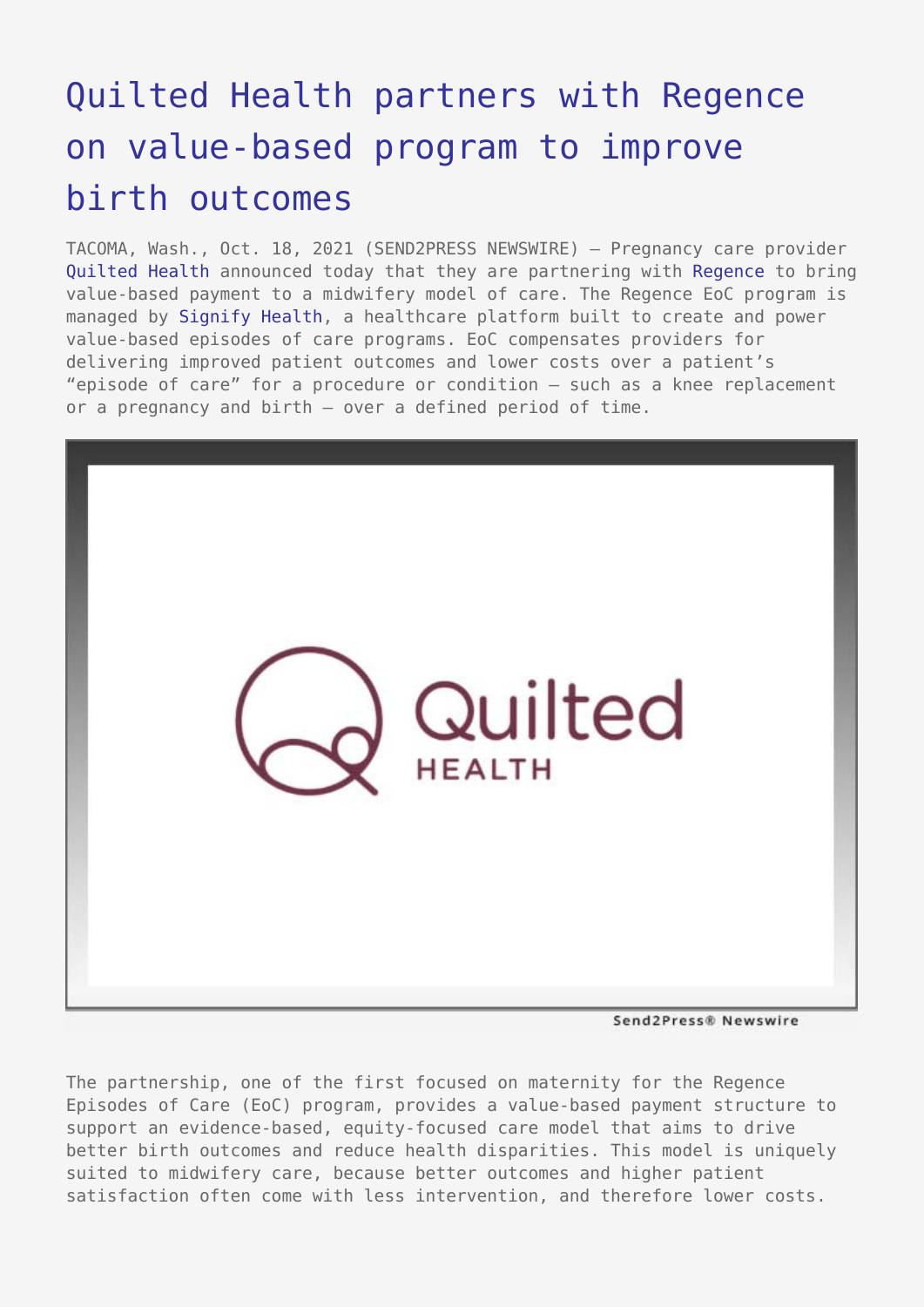The U.S. is the most dangerous country in the developed world to give birth in terms of maternal and infant mortality, according to the [Commonwealth](https://www.commonwealthfund.org/publications/issue-brief-report/2020/dec/maternal-mortality-united-states-primer) [Fund](https://www.commonwealthfund.org/publications/issue-brief-report/2020/dec/maternal-mortality-united-states-primer). Underlying factors include limited access to care options, especially early in pregnancy when co-occurring disorders can be assessed and managed, high rates of Cesarean births and pre-term births, inadequate postpartum care, and inconsistent communication between members of the care team. Structural racism makes this situation even worse for birthing people of color, [research shows.](https://www.aappublications.org/news/2021/05/01/pas-birth-outcome-disparities-050121)

Well known are the wide disparities in birth outcomes based on race, with Black and Indigenous birthing people two or three times more likely to die from pregnancy-related complications than their white counterparts, according to the CDC.

Quilted Health puts the pregnant person at the forefront of care with a model led by midwives, partnering with doulas, OB/GYNs, community-based organizations and other specialists to care for patients holistically, with a focus on health equity.

"Partnering with Regence and Signify in this new Episodes of Care payment model is an exciting step forward," said Christine Henningsgaard, CEO and Co-Founder of Quilted Health. "We hope this spurs further payment reform that integrates and rewards the high-value and whole-person care provided by midwives."

Through the Regence EoC program, Quilted Health will take accountability for the patient's entire pregnancy – from first prenatal visit through the birth to postnatal care. Under this fixed price model, providers have the flexibility to take a holistic approach to care, including a focus on health education, timely initiation of prenatal and postnatal care, and other evidence–based services that promote the well-being of the birthing person and the newborn.

Quilted Health exercises this flexibility to provide always-on support, wellness and social resources, and extended postnatal care out to one year after the birth. In addition, they coordinate with insurance for those who need coverage, and cover the cost of doulas.

"Regence works closely with providers like Quilted Health to deliver patientcentered, cost-effective and high-quality care for our members," said Alex Goolsby, vice president of Network Innovation and Operations at Regence. "Our new partnership will bring the innovative, patient-focused Episodes of Care program to more of our members in Washington."

Quilted Health is venture-backed by Town Hall Ventures, Oxeon Venture Studio, and Blue Venture Fund.

## **About Quilted Health**

Quilted Health exists to build and champion a model for equitable access to compassionate, human-centered, whole-person pregnancy care. We envision a world where equity and access are at the center of reproductive care for all